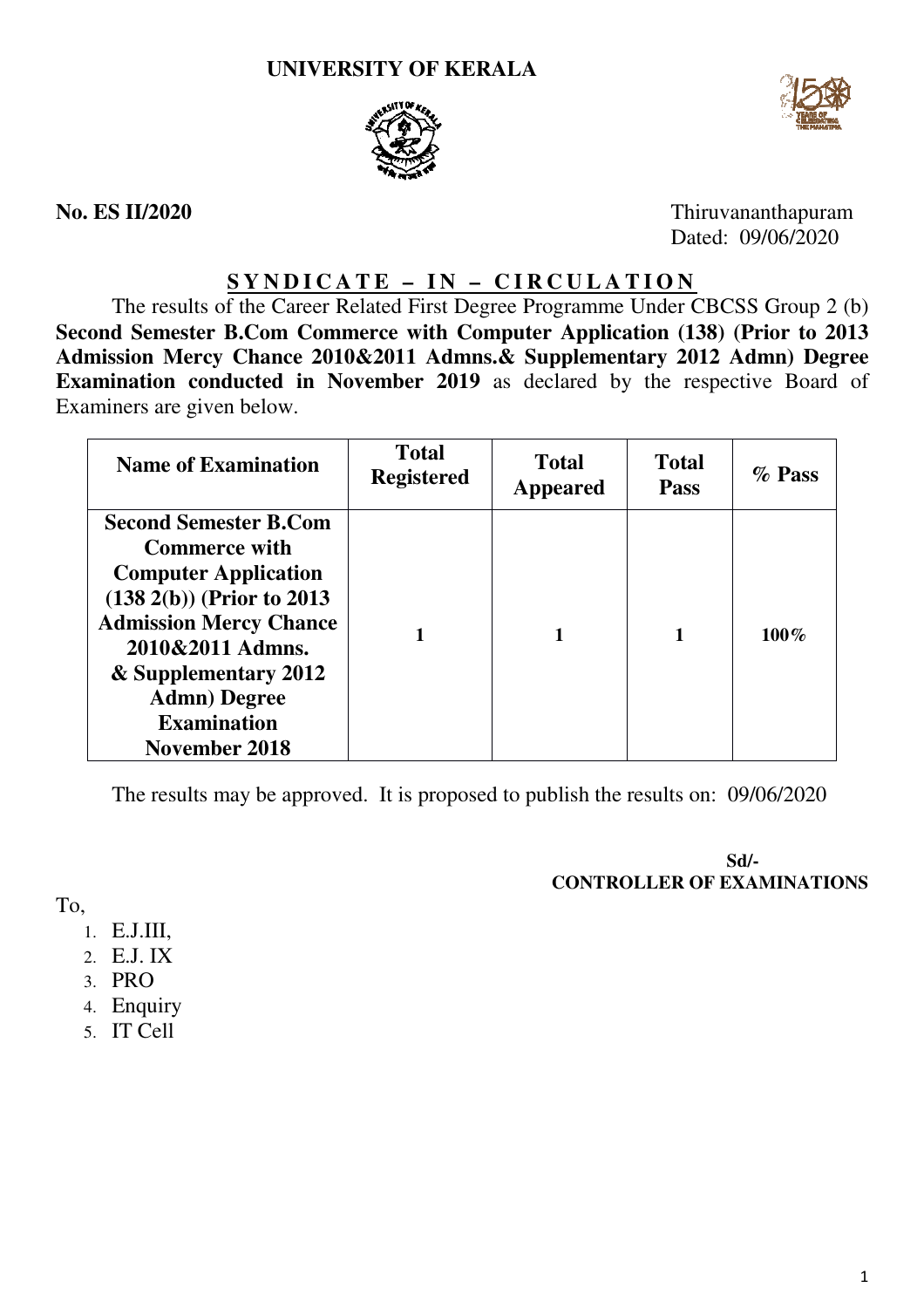

 1. The following is the provisional list of Register Numbers of the successful candidates at the Career Related First Degree Programme Under CBCSS Group 2(b) **Second Semester B.Com Commerce with Computer Application (138) (Prior to 2013 Admission Mercy Chance 2010&2011 Admns.& Supplementary 2012 Admn) Degree Examination November 2018(conducted in November 2019)** as declared by the Board of Examiners.

1. The last date for revaluation and scrutiny is **15/06/2020**. Candidates should make use of draft mark list available in the university website for applying for revaluation. Application for scrutiny and revaluation should be **submitted online only**.

| <b>COURSE CODE</b> | <b>COURSE</b>                                                                   |  |  |
|--------------------|---------------------------------------------------------------------------------|--|--|
| EN 1211.4          | English II<br>Writing & Presentation Skills<br>(Common for Career Related 2(b)) |  |  |
| CC 1221            | <b>Environmental Studies</b>                                                    |  |  |
| CC 1241            | Principles of Management                                                        |  |  |
| CC 1242            | <b>Advanced Financial Accounting</b>                                            |  |  |
| CC 1243            | Computer Application in Publications & Statistics                               |  |  |
| CC 1231/CX1231     | <b>Business Statistics</b>                                                      |  |  |
|                    | (Common for Commerce & TPP)                                                     |  |  |

### **2010 ,2011&2012 Admns. (Prior to 2013 Admission)**

Sd/-

# **CONTROLLER OF EXAMINATIONS**

University Buildings, Thiruvananthapuram Date: 09.06.2020